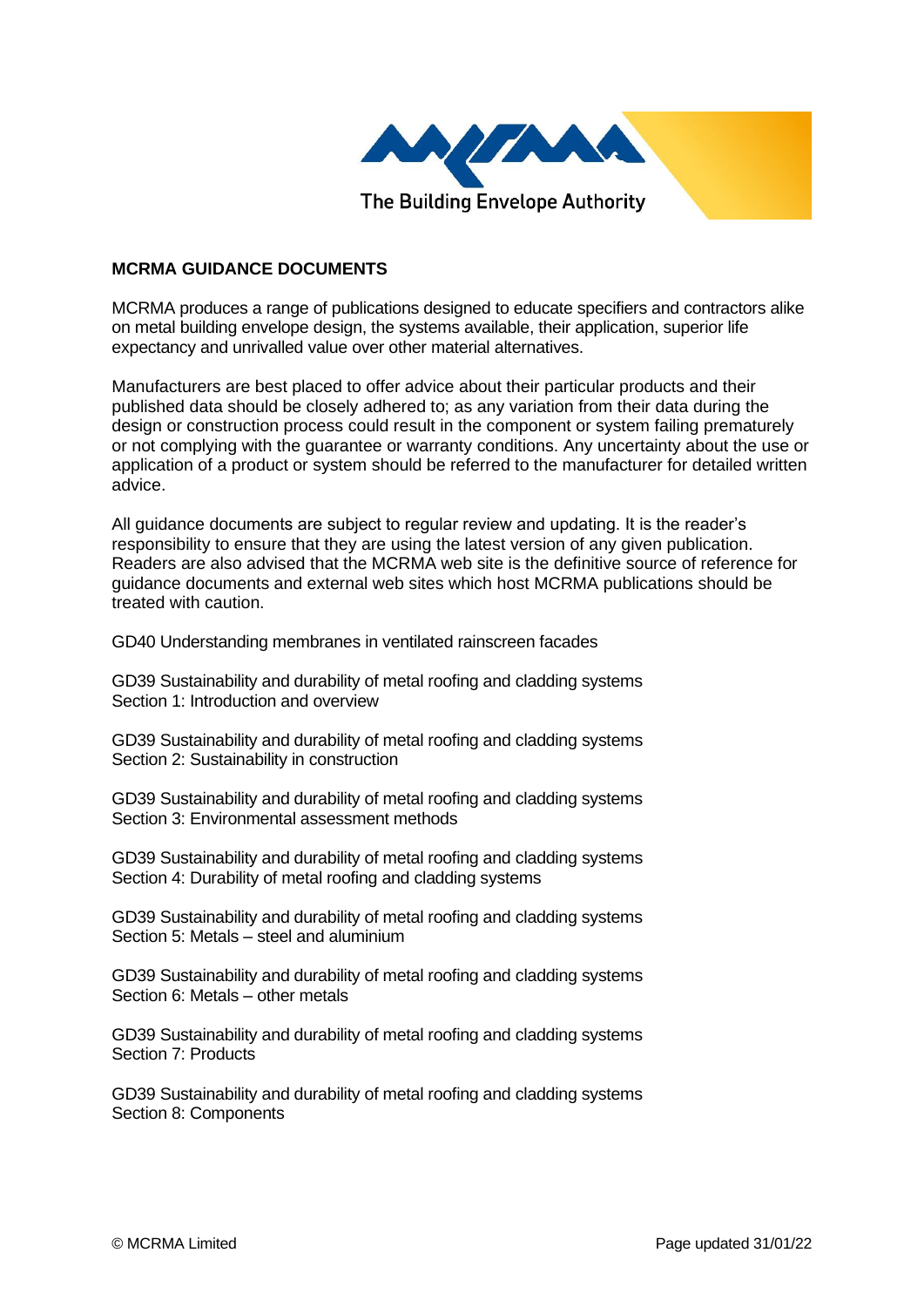GD38 Over-roofing guidance document

GD37 Sealing of end lap details in metal wall cladding constructions

GD36 Cavity barriers for ventilated rainscreen façades

GD35 Aesthetics: Assessment and evaluation of cosmetic imperfections or damage – **CPD APPROVED**

GD34 The definition of cladding within the construction sector – **CPD APPROVED**

GD33 Executive Summary. Fasteners for metal roof and wall cladding: design, detailing and installation guide

GD33 Fasteners for metal roof and wall cladding: design, detailing and installation guide – **CPD APPROVED**

GD32 Self drilling fastener installation tools

GD31 Pre-laminated membrane and factory assembled insulated pre-laminated membrane gutters – **CPD APPROVED**

GD30 CE marking of fabricated structural steelwork for industrial, commercial and agricultural buildings

GD29 Manufacturing tolerances for profiled metal roof and wall cladding – **CPD APPROVED**

GD28 Mineral wool insulation installation: best practice design guide – **CPD APPROVED**

GD27 Installed tolerances: best practice design guide – **CPD APPROVED**

GD26 Executive Summary. Aluminium fabrications: a guide to good practice

GD26 Aluminium fabrications: a guide to good practice – **CPD APPROVED**

GD25 MCRMA statement on CE marking of roof walkway products

GD24 Installation of purlins and side rails – **CPD APPROVED**

GD23 Inspection checklist for metal-based roofing and cladding systems

GD22 Installing renewables on metal roofs: a checklist

GD21 Thermal performance of buildings: non-domestic construction

GD20 Serviceability states and deflection criteria guidance – **CPD APPROVED**

GD19 Effective sealing of end lap details in metal roofing constructions – **CPD APPROVED**

GD18 Guidance to the Construction (Design and Management) Regulations 2015

GD17 A guide to site installation of insulated roof panels – **CPD APPROVED**

GD16 Guidance for snow loading on cladding – **CPD APPROVED**